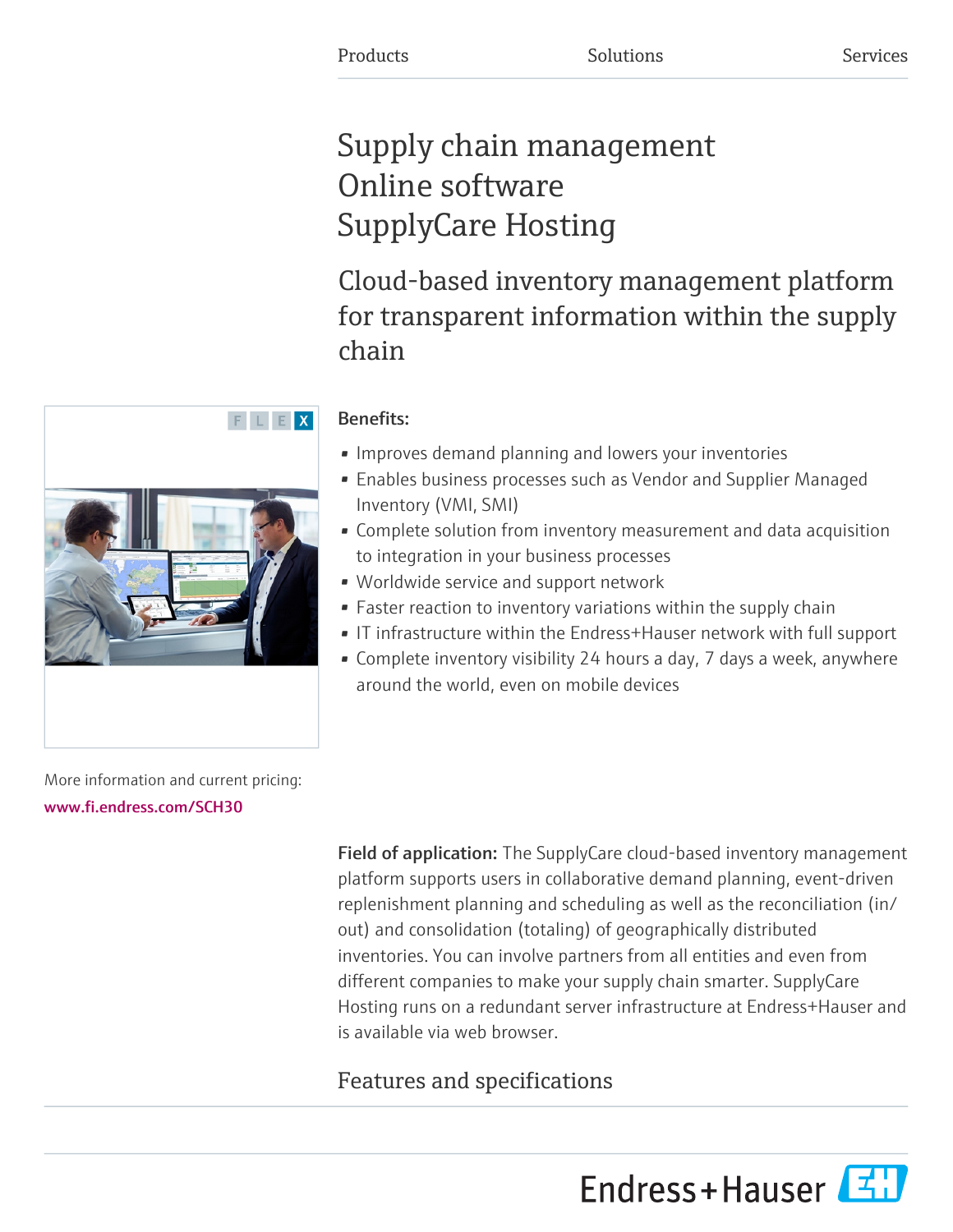#### Software **Measuring principle**

Inventory Management Solutions

#### Application Task

Data acquisition Data management Process monitoring & visualization

#### Field of Application

SupplyCare Hosting is a "Cloud" technology web-based operating program for the indication and monitoring of levels of e.g. tanks and silos spread all over the world.

#### Operating systems

Active Scripting enabled JavaScript enabled Allow cookies

#### Monitor resolution, display

1280 x 800 (Desktop), application can also be used on mobile devices

#### Interfaces

Business System via IMS Middleware Web Browser OPC DA Server Elemica B2B Hub

#### **Other**

SupplyCare Hosting runs securely in an Apache Tomcat-environment on an application Server in the "Cloud" hosted and maintained by Endress+Hauser. The operators and administrators operate the application via web browser from theirs desks.